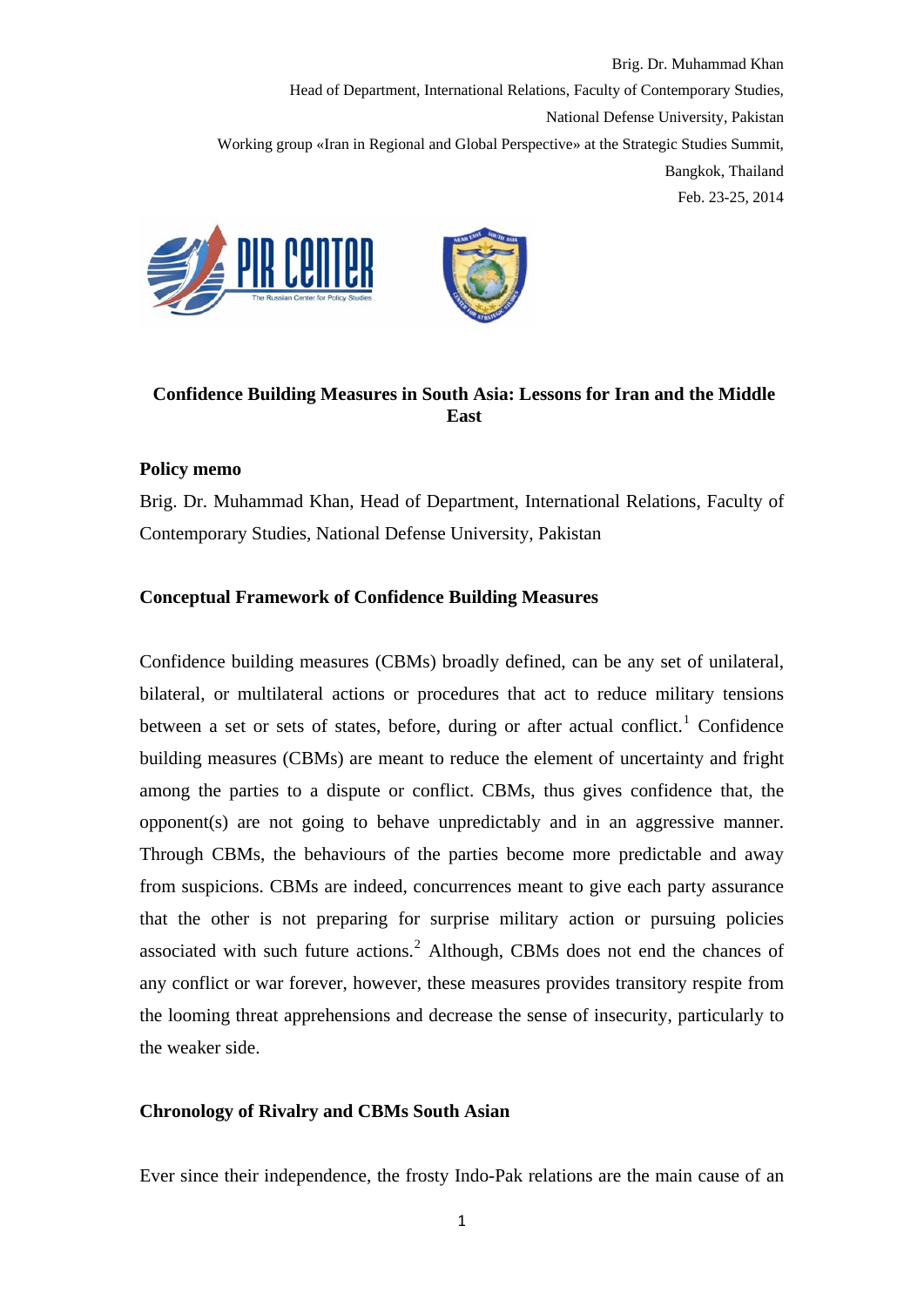Brig. Dr. Muhammad Khan

Head of Department, International Relations, Faculty of Contemporary Studies, National Defense University, Pakistan

Working group «Iran in Regional and Global Perspective» at the Strategic Studies Summit, Bangkok, Thailand

Feb. 23-25, 2014

estranged South Asia. With respect to the CBMs, South Asia, particularly, the Indo-Pak Subcontinent has been atypical. This is because, despite taking a number of CBMs, there have been three major wars and a conflict (Kargil), apart from many minors skirmishes along the Line of Control (LoC) in Kashmir. Over the years, India and Pakistan became nuclear powers, bringing strategic balance in the region, yet there remain the looming threats of conventional military escalations as witnessed in 2001/02, a major military mobilization along international border and LoC.

Unfortunately, the Indo-Pak history is marred with revulsion, mistrust and hostility, thus entire South Asia has been hostage to this rivalry. The cold war between the former super powers seriously influenced the South Asia, where India and Pakistan became their partners, with a clear ideological divide. The unresolved disputes, Kashmir being the most critical of contemporary international relations, further created a rift between two major countries of South Asia. The perpetual Indo-Pak divergences have many implications, which are not local in nature but their prolonged continuance also have global repercussions. The leading inference being that, South Asia could not be integrated as a region, politically as well as economically. The development of antagonistic cultures in both states is visible at the political as well as societal levels. In some cases history is distorted and redrawn in favour of each other's strategic culture. A crucial problem is the covert quasi-alliance that "hawks" on both sides establish by thriving on each other's prejudices.

This is a situation created by the application of action-reaction phenomenon. When one state develops its military component of national power, though not specifically for a particular country, the rival state tends to respond in similar terms. In the case of India and Pakistan, India has always taken lead and prompted Pakistan to engage in an arms race. In the wordings of McWilliams, Wayne C.; Piotrowski, Harry; "Both sides had been fortified with modern weapons purchased mainly from the US. US built jet fighters battled each other- some bearing Pakistani insignia and flown by Pakistani pilots, the others bearing Indian insignia and flown by Indian Pilots."<sup>[3](#page-12-1)</sup>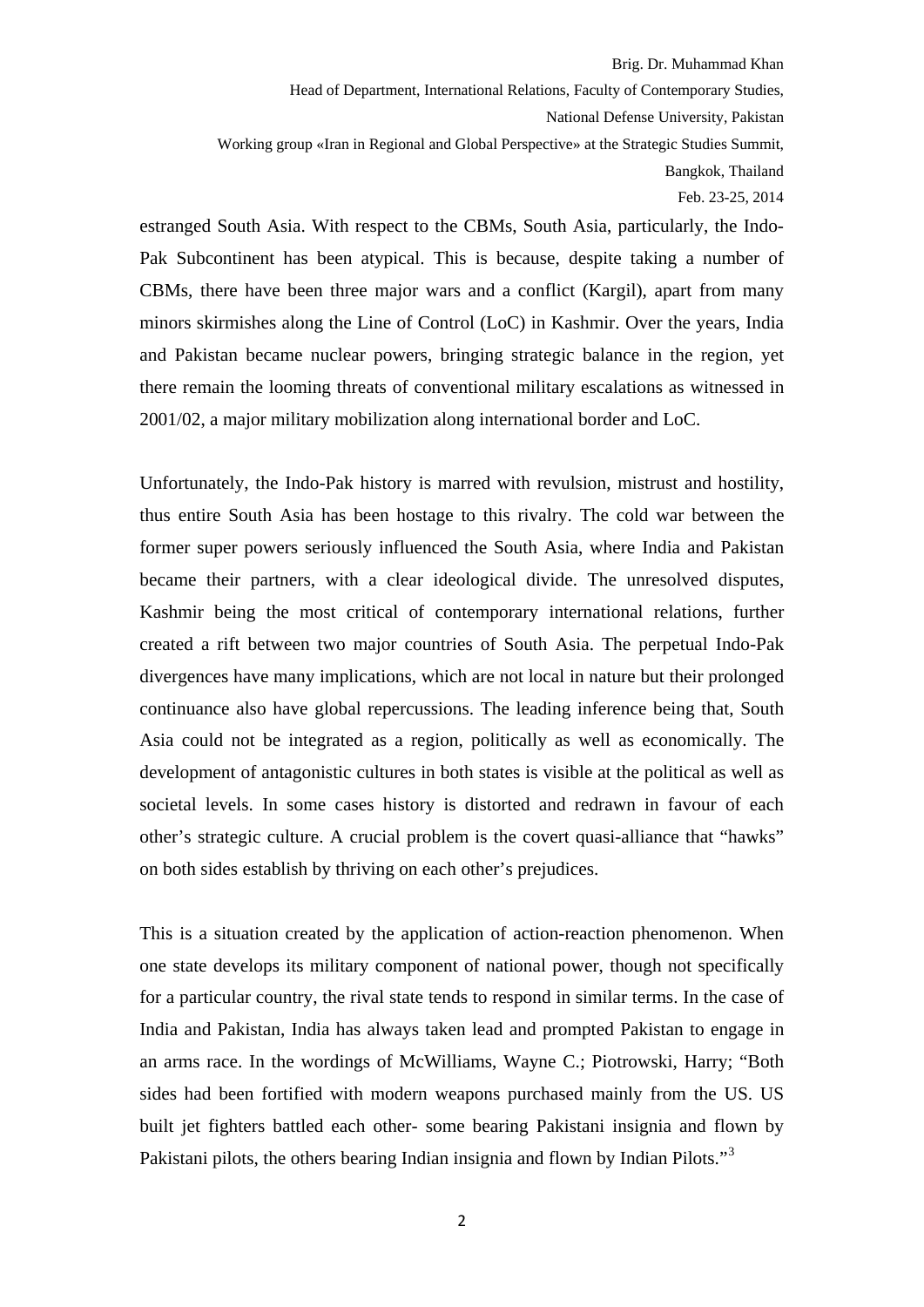Militarization along borders, especially LoC costs both countries heavily, overlooking the social and human resource development. Just to quote, on the disputed Siachen Glacier, world's highest battlefield, Pakistan roughly spends "Rs15 million a day and India spends Rs 50 million a day for maintaining their militaries in that war zone."[4](#page-12-1) Unlike EU and ASEAN, the only regional organization, SAARC, has not been able to harmonize the region; politically as well as economically. The major reason behind SAARC's failure is one of the principles of this organization is that, bilateral and contentious issues are not allowed to be discussed at the forum. Indeed, this regional organization is a hostage of regional hegemonic designs of the major regional country.

#### **The Era of Optimism in the Indo-Pak CBMs**

The better part has been that, despite nuisance, there have been negotiations and peace talks at the officials, ministerial and even at the level of top leadership to shed away the environment of distrust between key neighbours of South Asia. These talks even continued during the period of extreme tension between both countries as track-2 diplomacy. Since 2003, there have been some very positive and substantive developments between India and Pakistan in almost all spheres; political, economic, security and between the civil society- people-to-people contact. In the history, the Indus Water Treaty-1960, has served as a major CBM, between Pakistan and India, though, in the contemporary situation, there arose many Pakistani concerns over the construction of some dams and diversion of water from Western rivers, exclusively meant for Pakistan.

The nuclear related CBMs were taken in 1988. In this regard, an agreement 'Nonattack of Nuclear Facilities' was signed between Indian Prime Minister Rajiv Gandhi and Pakistani Prime Minister Benazir Bhutto in Islamabad. The agreement was reratified by both countries in January 1992 and being implemented ever since. Through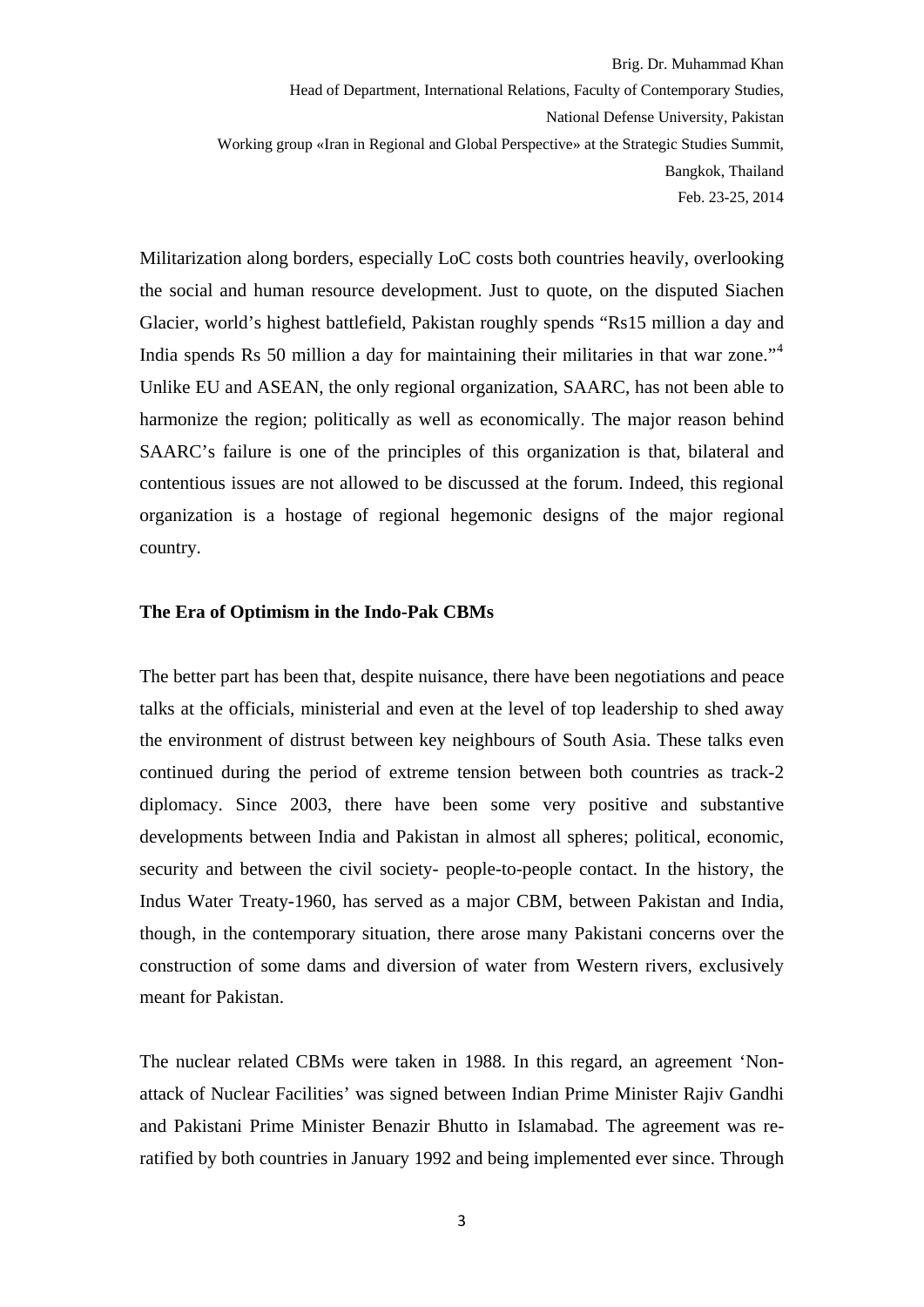#### Brig. Dr. Muhammad Khan

Head of Department, International Relations, Faculty of Contemporary Studies, National Defense University, Pakistan

Working group «Iran in Regional and Global Perspective» at the Strategic Studies Summit, Bangkok, Thailand

Feb. 23-25, 2014

this agreement there takes place annual exchange of lists and details about the location of all nuclear-related facilities in each country. The measure further pledges both sides not to attack listed facilities.<sup>[5](#page-12-1)</sup>

In 1991, India and Pakistan re-ratified an agreement<sup>[6](#page-12-1)</sup> signed after the 1972 Simla Accord, which involves a communications hotline between commanders governing troop maneuvers, joint patrols of common borders, and a pledge not to launch pre-emptive attacks.<sup>[7](#page-12-1)</sup> In December 2013, Indo-Pak Director General Military Operations met under same CBM to ease tension over the cross LOC firing.<sup>[8](#page-12-1)</sup> While initiating the Composite Dialogue Process in 1997, India and Pakistan agreed to constitute Joint Working Groups (JWGs) on eight issues. Lahore Agreement-1999 was a reiteration by both sides for better bilateral relations and desire to resolve issues including Kashmir. Despite Kargil Conflict–1999, Agra Summit-2001 was a great success and a major CBM for the regional peace and stability in South Asia. The move forward on the stalled Composite Dialogue process revived during  $12<sup>th</sup>$  SAARC at Islamabad in January 2004, was a major CBM.<sup>[9](#page-12-1)</sup>

This development was a great success as it comes after the major military mobilization between India and Pakistan. Back door diplomacy and CBMs avoided this major military confrontation, which could have been very dangerous in the context of nuclearization of the region.

#### **Kashmir Related CBMs**

According to Indian Scholar Kuldip Naya, former Pakistani Prime Minister, Zuflikar Ali Bhutto, once said, "We can make the ceasefire line a line of peace and let people come and go between the two Kashmirs. After all, why should they suffer? Let there be some free movement between them. Then one thing can lead to another. After all, simultaneously we hope that there will be exchanges of visits, of officials and nonofficials."[10](#page-12-1) Indian Premier AB Vajpayee during his visit to Pakistan (Lahore) said in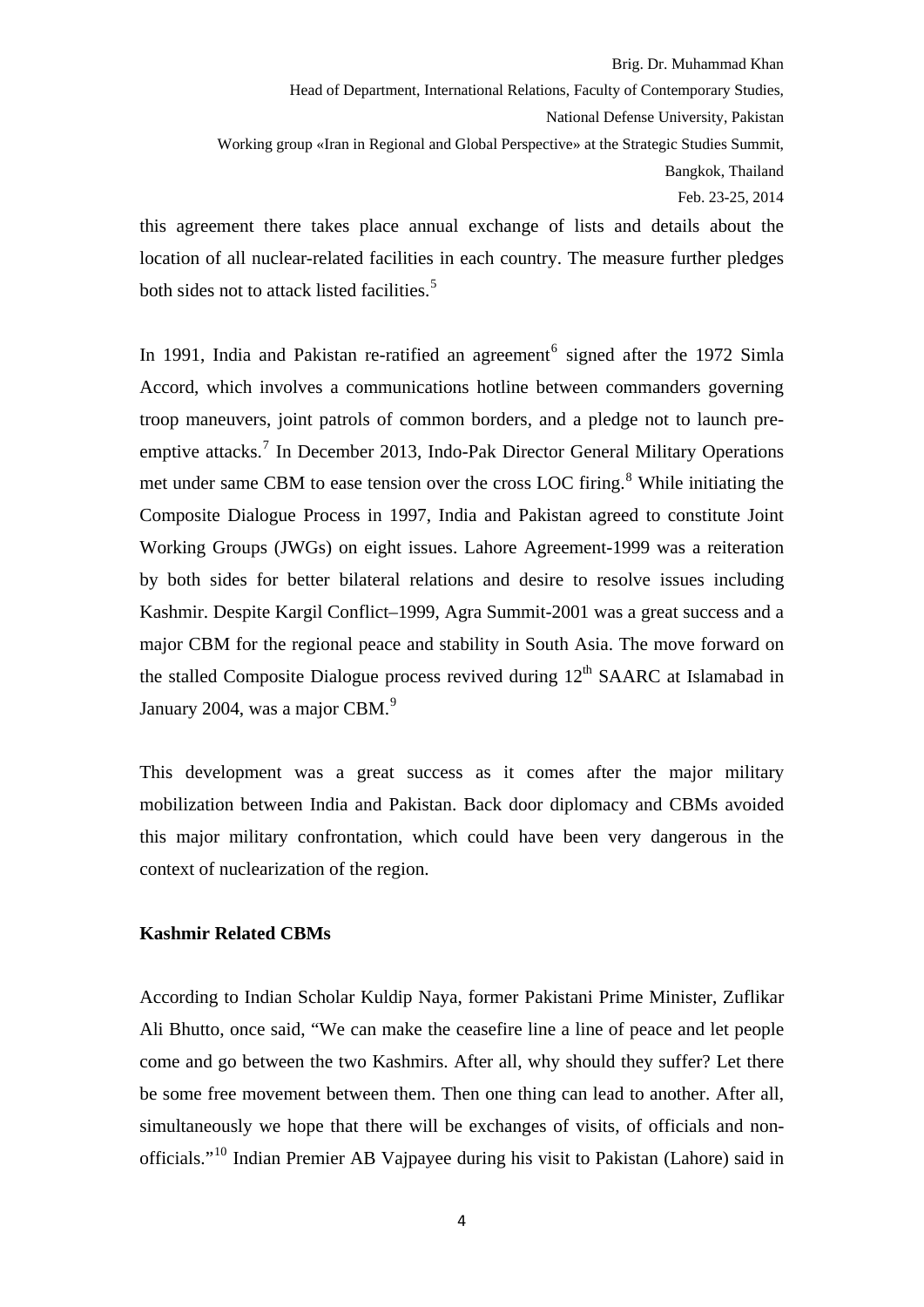Brig. Dr. Muhammad Khan

Head of Department, International Relations, Faculty of Contemporary Studies, National Defense University, Pakistan

Working group «Iran in Regional and Global Perspective» at the Strategic Studies Summit, Bangkok, Thailand

Feb. 23-25, 2014

1999, that the problem of Jammu and Kashmir had yet to be settled and that the two sides would continue to have talks until they resolved it. In other words, Vajpayee conceded that it was a dispute, warranting settlement. He did not declare it as an 'integral part of India.'[11](#page-12-1) In 2003, Pakistan unilaterally announced a ceasefire along the LoC, which India reciprocated later and it remained effective until 2013. On the demands of Kashmiri masses, there were organized meetings and reunion of divided Kashmiri families across the LoC at five places. In the subsequent step, trade and travel across the LoC was envisaged and in 2005, Srinagar-Muzaffarabad bus service was inaugurated. This was followed by Poonch-Rawalakot travel in 2006 and truck service to promote intra-Kashmir trade. During 2004-2007, negotiations were held for the resolution of core issue, Kashmir and other issues like Siachen and Sir Creek. There still remains lot of anomalies as far as the smooth visa regime is concern.

#### **Could CBMs Resolve Issues**

In South Asia, the need for restoration of trust and practical CBMs cannot be overemphasized. An analysis of South Asian history would reveal that CBMs though have reduced the hostilities under stressed environment, however did not resolve the issues either. Traditionally, there has been public support for the CBMs in Pakistan for a cordial and friendly Indo-Pak relationship. Nonetheless, Indian body-mass (public upport) have been found wanting for the promotion of CBMs and good relations between India and Pakistan. Indian media and extremist Hindu nationalist parties have the ownership of creating an atmosphere of hatred among the Indian masses for Pakistan.

Indeed, neither the bilateralism nor adoption of a number of CBMs could resolve the core issues between major South Asia players. These core issues have the potentials to fuel the situation. Indeed, in the renewed peace process, both countries have resorted to a gradual approach, yet remained guarded to talk loudly on the core issue(s). Political analysts feel that peripheral issues of less significance remained the focus of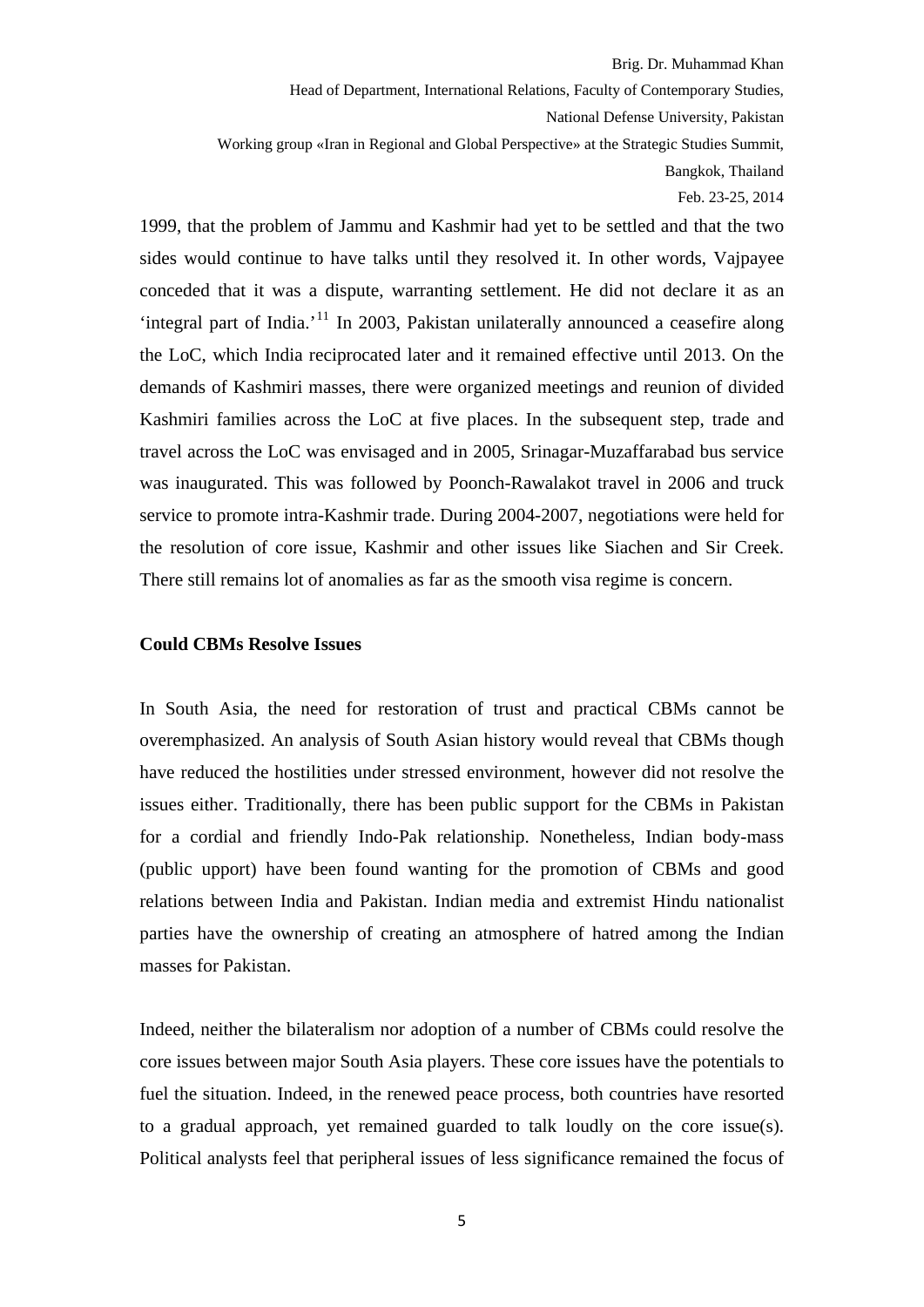discussions, while making promises only on the core issues.

Indeed, over the years, maintaining a status-quo on these issues created many other issues, which have now attained their separate identities and significance. In the presence of unresolved core issues, non-state actors would repeatedly find opportunities for derailing the peace process. As a result, the nuclear rivals would again turn to the mobilization of troops, risking nuclear disaster. Therefore, for a durable peace and stability of the region, there is a need that, regional leaders, especially of India and Pakistan realistically visualizes the future of the region and accepts the ground realities through an optimistic mindset.

Embarking upon the path of promoting trade and commerce, alongside making headway for the durable solution of core political issues and bridging the trust deficit is the best way forward. Therefore, South Asians, must continue talking to each other, remain engaged in negotiations, do not react to sporadic incidents and acts of Non Sate Actors, take all measures for the promotion of peace and tranquility, initiate more CBMs and develop economic cooperation. This is only possible by giving peace a chance, ending antagonism by bringing concord among the leadership and people of two countries. This process would provide opportunities for enhance economic development and social integration in the South Asia.

Indeed, under the changed environment of interdependence and with pre-eminence of soft power; social constructivism and liberalism in the international politics, there is realization among the South Asian neighbours to shed away the differences and move forward. Nonetheless, there exist traditional mindsets at some quarters and strong influence of the hawks, which derailed the peace process and rendered the CBMs as unproductive. There is a need that international community, UN and major powers should facilitate in the resolution of core issues in South Asia.

#### **Lessons for Middle East and Iran**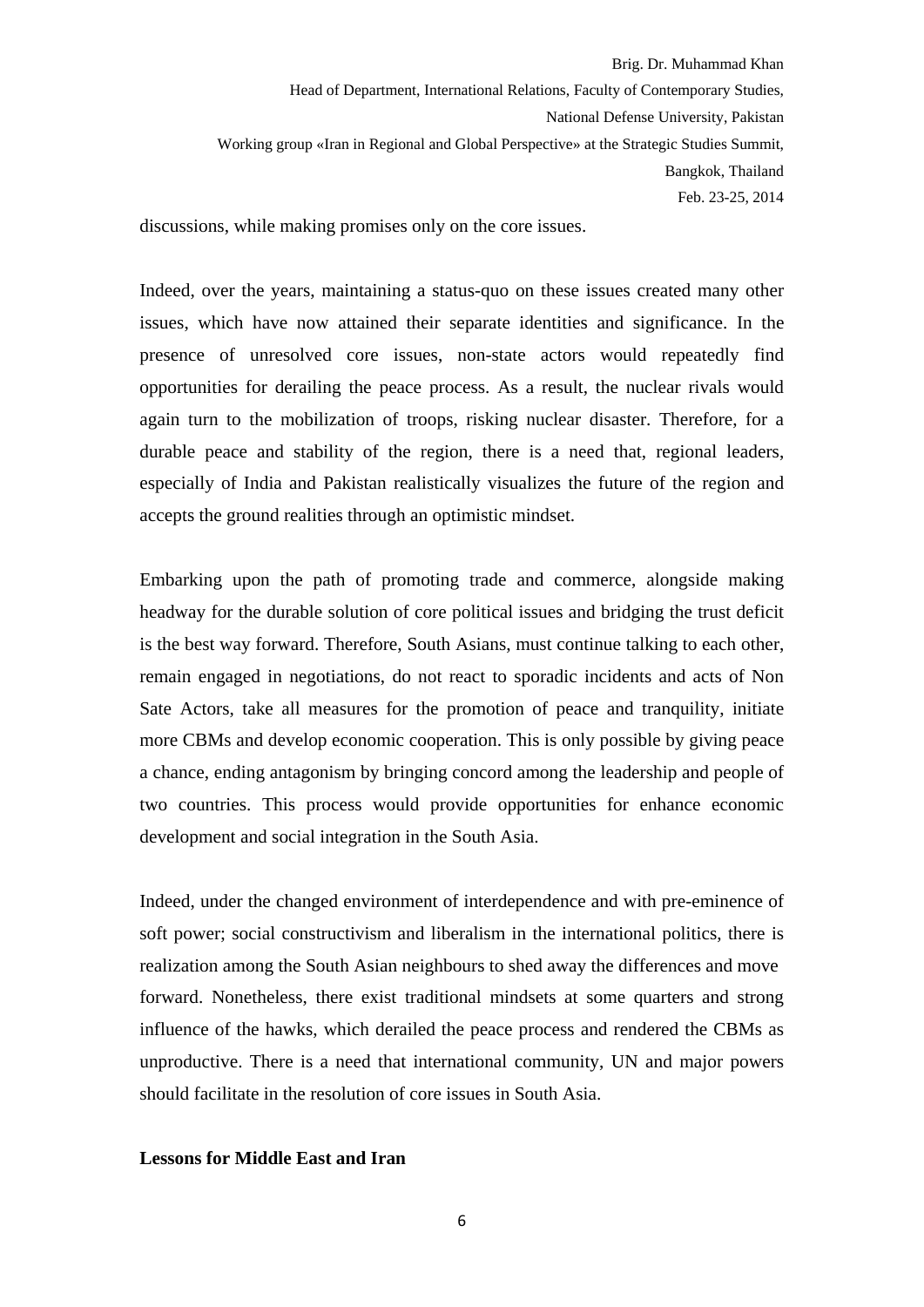#### **CBMs: Iran and Middle East**

Like South Asia, Middle Eastern region has been a focus of international community ever since WW-I. The region has its predicaments like; Israel-Palestine problem, Iran-GCC divide, Iranian nuclear programme, instability in Lebanon, foreign invasions, local uprisings, the power play of the major powers and above all, the oil politics; indeed, oil as a raison d'être of turmoil in the region. Despite a continuous conflict and a state of violence between Palestinian Authority and Israel, there have been parallel efforts; CBMs for bringing a peace in the region<sup>[12](#page-12-1)</sup> on the terms, acceptable to both sides. Starting from the Camp David Accords-1978, where two framework agreements were reached at, there have been over 19 peace building efforts, indeed, CBMs to bring peace in the region. To name a few peace agreements, Madrid conference 1991 was a major breakthrough. Oslo accords-1993-1995, paved the way for a durable peace in the region. Others include; Hebron protocol-1997, Wye River memorandum-1999, Camp David Sumit-2000, Taba Summit-2001, Road map-2003, Agreement on Movement and Access-2005, and Annapolis Conference-2007.

All these agreements and CBMs were aimed at a win-win situation and a state for the Palestinian. Invisible forces and hawks prevailed at the critical stages of the implementation of all these CBMs and pacts, thus creating more splits and causes of violence. However, in the process, some of the Arab countries came very close to Israel, but, Palestinians could not get back to their homeland and majority of them are still languishing either in jails or in refugee camps in other neighbouring countries. United States and European made some of serious efforts for the regional peace. According to writer William B. Quandt, "Sometime in the mid-1970s the term peace process began widely used to describe the American-led efforts to bring about a negotiated peace between Israel and its neighbors. The phrase stuck, and ever since, it has been synonymous with the gradual, step-by-step approach to resolving one of the world's most difficult conflicts. The United States has provided both a sense of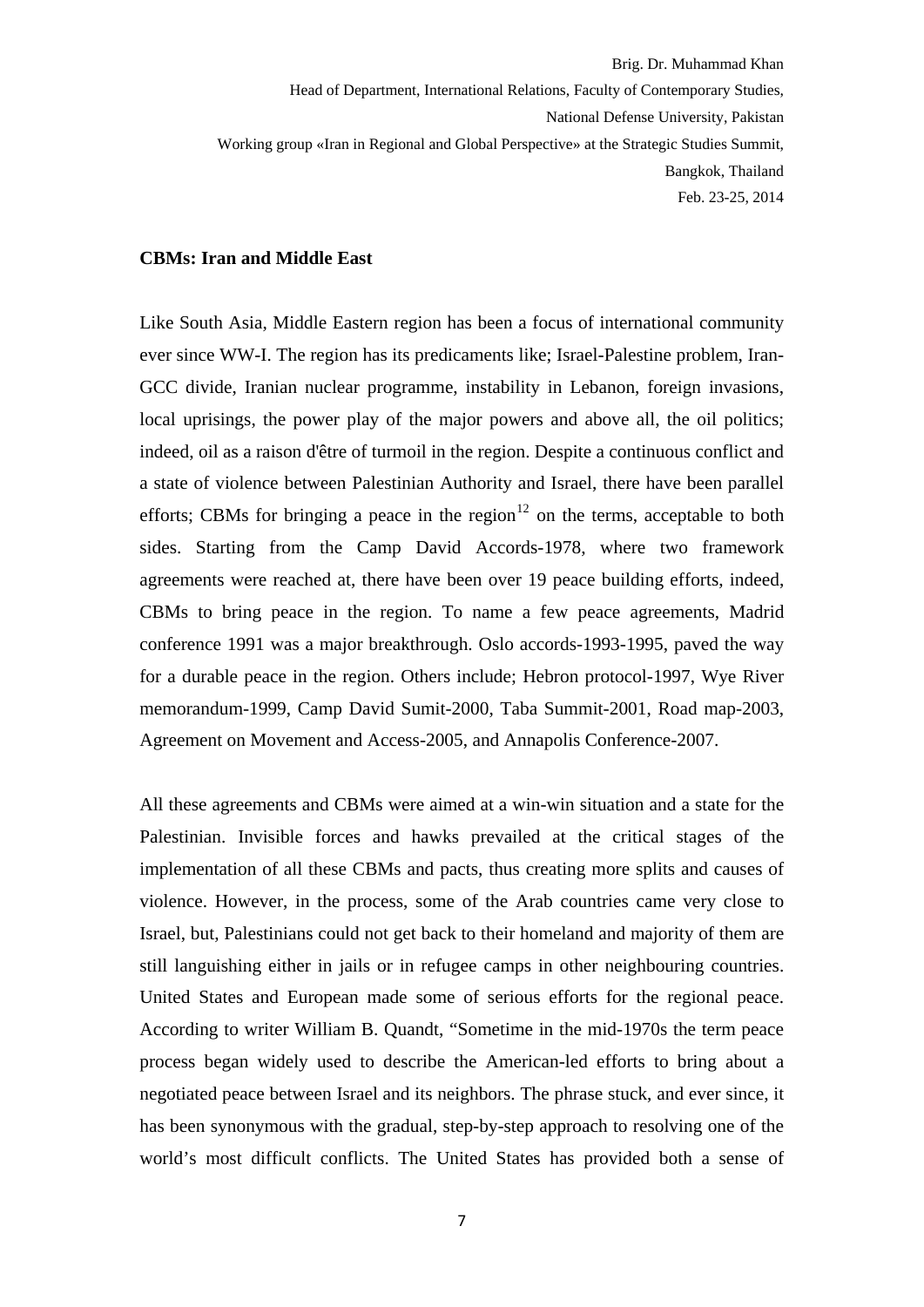direction and a mechanism. That, at its best, is what the peace process has been about. At worst, it has been little more than a slogan used to mask the marking of time."<sup>[13](#page-12-1)</sup>

# **The Recent History of Ideological Divide**

The recent history of the region is marred by ideological differences between Iran and GCC states on variety of issue, local uprisings (Arab Spring), oil politics and major powers' play in the regional geopolitics. In 2013, removal of Egyptian President

Mohamed Morsi and the heightened Islamist-secularist tension has pushed actors toward zero-sum politics.[14](#page-12-1) Likely Egyptian President, General Abdul Fattah Al Sissi, visited Moscow with an endorsement from President Vladimir Putin and finalization of an arms deal of \$2 billion (funded by GCC states). President Putin backed General Sissi in the wordings; "I know that you, Mr. Defense Minister, have decided to run for president of Egypt. I wish you luck both from myself personally and from the Russian people."<sup>[15](#page-12-1)</sup>

According to US National Intelligence Agency, Syrian situation is quite serious and "There is widespread torture and killing by Assad regime on an unprecedented scale unlike anywhere in the world."<sup>[16](#page-12-1)</sup> Apart from 134,000 deaths, 6.5 million Syrians have been displaced internally and 2.5 million took refuge in the neighbouring countries. Iranian-Saudi differences are traditional, however, Iranian Foreign Minister believes that both countries, "share a common interest in a secure environment, thus, neither one of us will benefit from sectarian divisions, neither one of us will benefit from extremism." $^{17}$  $^{17}$  $^{17}$ 

1979 Islamic Revolution in Iran brought a major change in the regional politics. Iranian Islamists voiced against the monarchs of Middle East, particularly Gulf States for the promotion of their form of Islam. Gulf monarchs took it as a challenge for their survival, thus established Gulf Cooperation Council (GCC) in 1981. GCC was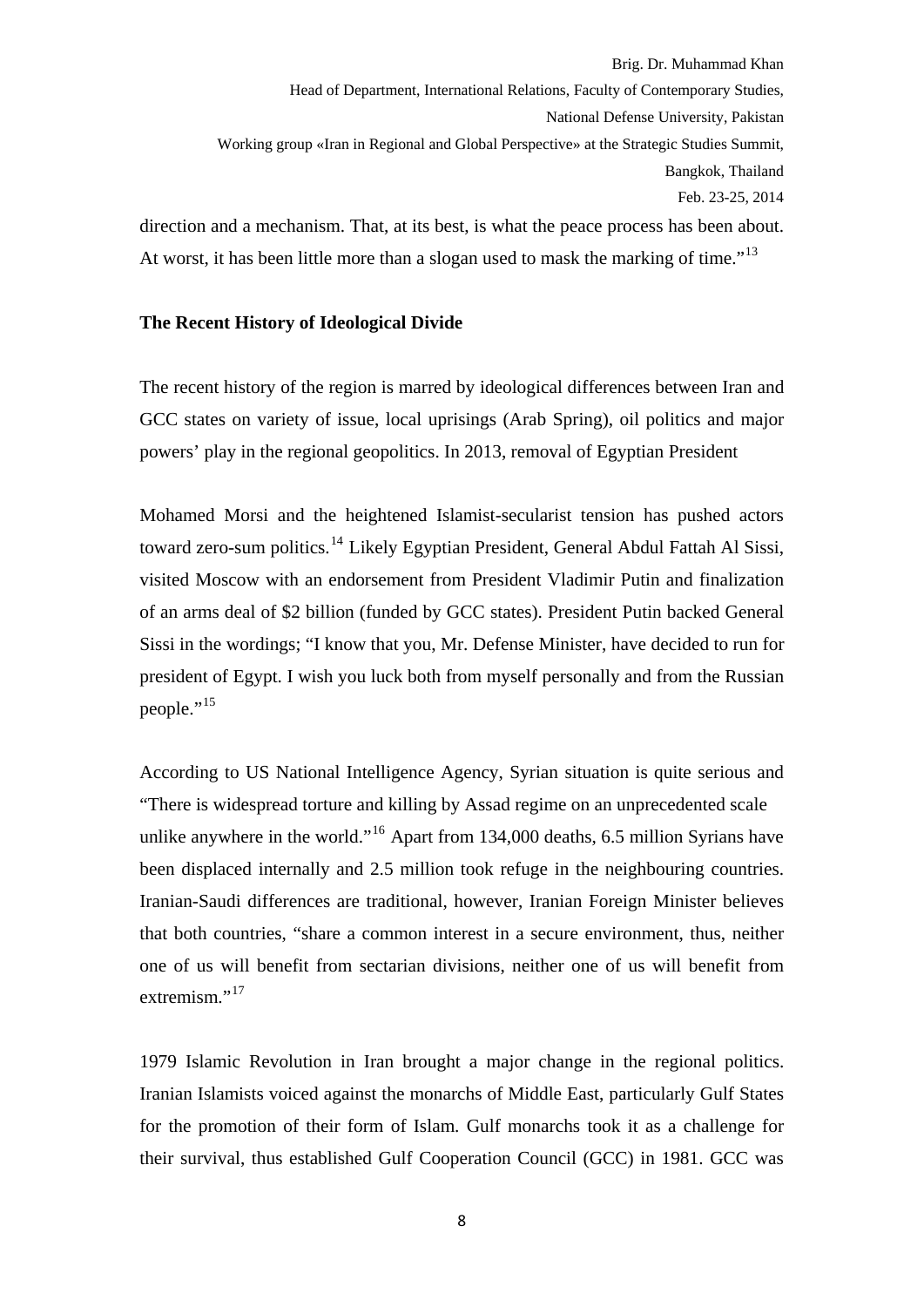formed to confront their security challenges in the region through collective measures. Saudi military support of Bahrain in 2011-12 was a demonstration of collective security. Based on ideology, GCC states supported Iraq during Iran-Iraq War (1980- 1988). On its part, Iran established its nexus with Syria, Lebanon, Gaza and those Arab localities following its ideology. Iran fully supported Hezbollah during its 34 days war in 2006, Hamas against Fataḥ, uprising in Bahrain and Syrian regime against insurgents. Indeed, Iran raised an active and popular voice against monarchs in Middle East and particularly GCC states and they used all measures to counter that.

#### **Iranian Nuclear Issue in Perspective**

New Iranian regime under President Hassan Ruhani has agreed to negotiate a deal with P5+1. Initial developments on a likely deal are encouraging and following the visit of IAEA technical experts, Iran has shown its willingness 'Not to opt for nuclear weapons'.[18](#page-12-1) U.S and EU have started easing the sanctions, imposed against Iran, ever since 2005/6. Opportunities of a closer tie between US and Iran are increasing and Israel-Iran relations may witness a positive change in the days to come. The upshot is that, a nuclear Iran could have been a direct threat to Israel. According to a US official, "All our concerns must be met to get an agreement"[19](#page-12-1) over Iran's nuclear programme. The end result should be that, "Iran does not develop a nuclear weapon and that world powers can be confident that Iran's nuclear program has no military aspect or intent, as Iran maintains."<sup>[20](#page-12-1)</sup> The deal would reduce the antagonism between Iran and US, some of CBMs are already visible.

The perceptible tilt in US regional policy, a probable US-Iran cooperation has created a thaw in the bilateral relation of former with Saudi Arabia and may be GCC countries. Besides, the NATO and U.S decision of not taking a military action against Syrian regime has further created mistrust between these partners. The Iran-Iraq nexus over enhancement in oil production and its likely international sale may threaten the Saudi monopoly over the oil and leadership of OPEC.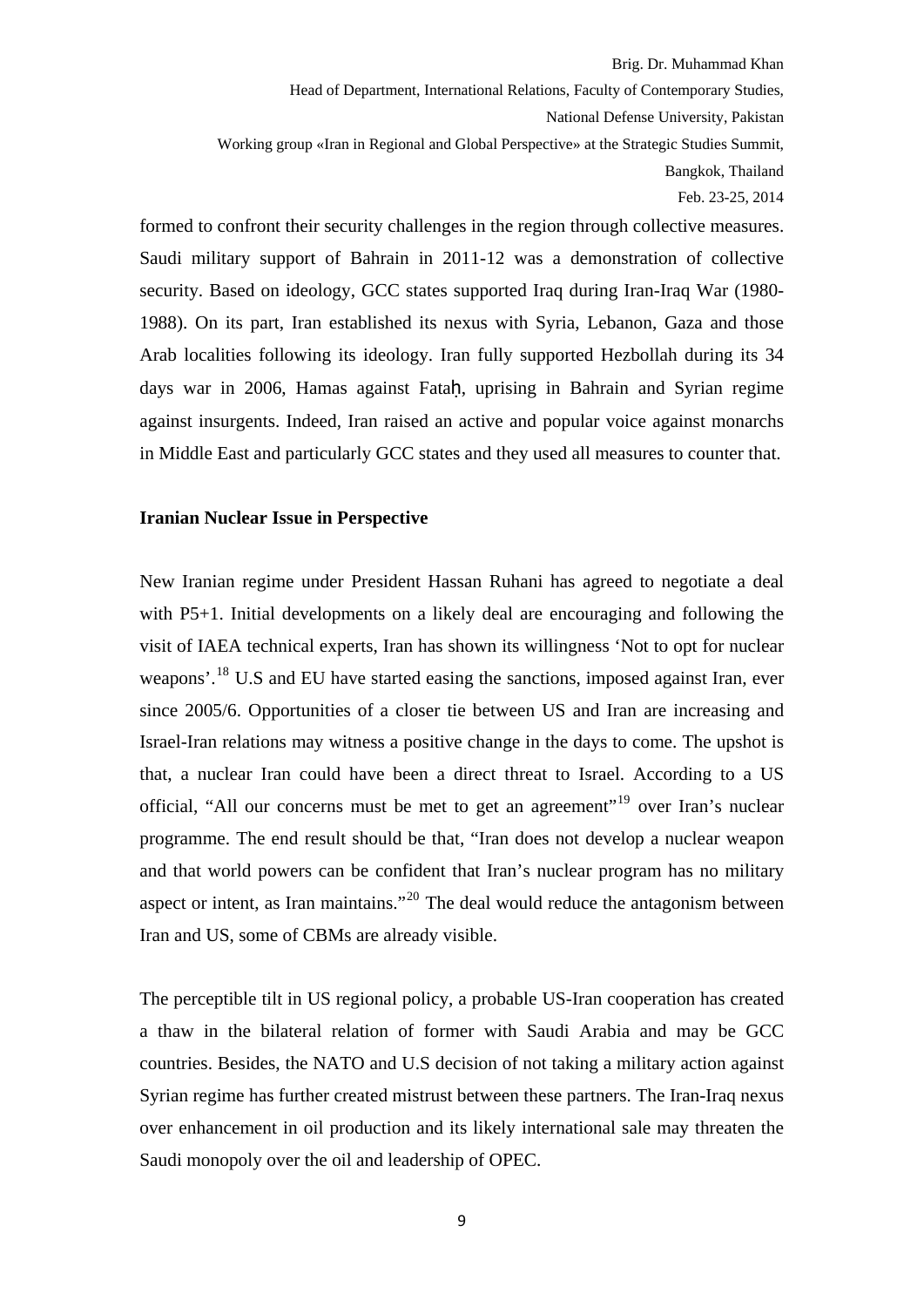According to Simon Henderson, a scholar at the Washington Institute for Near East Policy, "The game here is for control of the OPEC cartel. Baghdad and Tehran get on very well together and they are vying against Saudi Arabia, which is the other major power in the Gulf. The energy side of it is that oil and gas is the main component, the main weapon which these countries can use against each other."<sup>[21](#page-12-1)</sup>

#### **Needed CBMs between Iran and GCC**

Doha, Qatar GCC meet-2007 was a welcome step, indeed a leap forward for building confidence between Iran and GCC. GCC decision of not support any military action against Iran by US in the wake of tense relations over Iranian nuclear programme at that time was a good gesture and great CBM. Rather developing antagonism, Iran-GCC needs to have political dialogue and enhance their trade and commerce for a better cooperation in the region. Palestinian issue, bane of peace needs a just resolution based on UN resolution. Avoidance of a conflict – most desired. Syrian conflict is heading for a resolution through talks, let the people's will to prevail, rather mugging of external forces; both regional and extra regional. Egyptians strife too is in the resolution process. There is a pause in the Arab uprisings, which has the potential of resurfacing, provided sufficient welfare measures for the local masses are not taken.

#### **Contemporary Debate on CBMs in South Asia and Middle East-Iran**

South Asian CBMs and problem solving strategy (model) has not been a success. Therefore, a bungled South Asian model cannot be replicated for Middle East & Iran. In fact, Middle Eastern and Iranian issues are more in number & complex in nature than South Asian. United States and some European countries have seriously tried to facilitate and mediate the resolution of Palestinian issue though results were not altogether encouraging. Unlike Middle East and Iran, major powers and international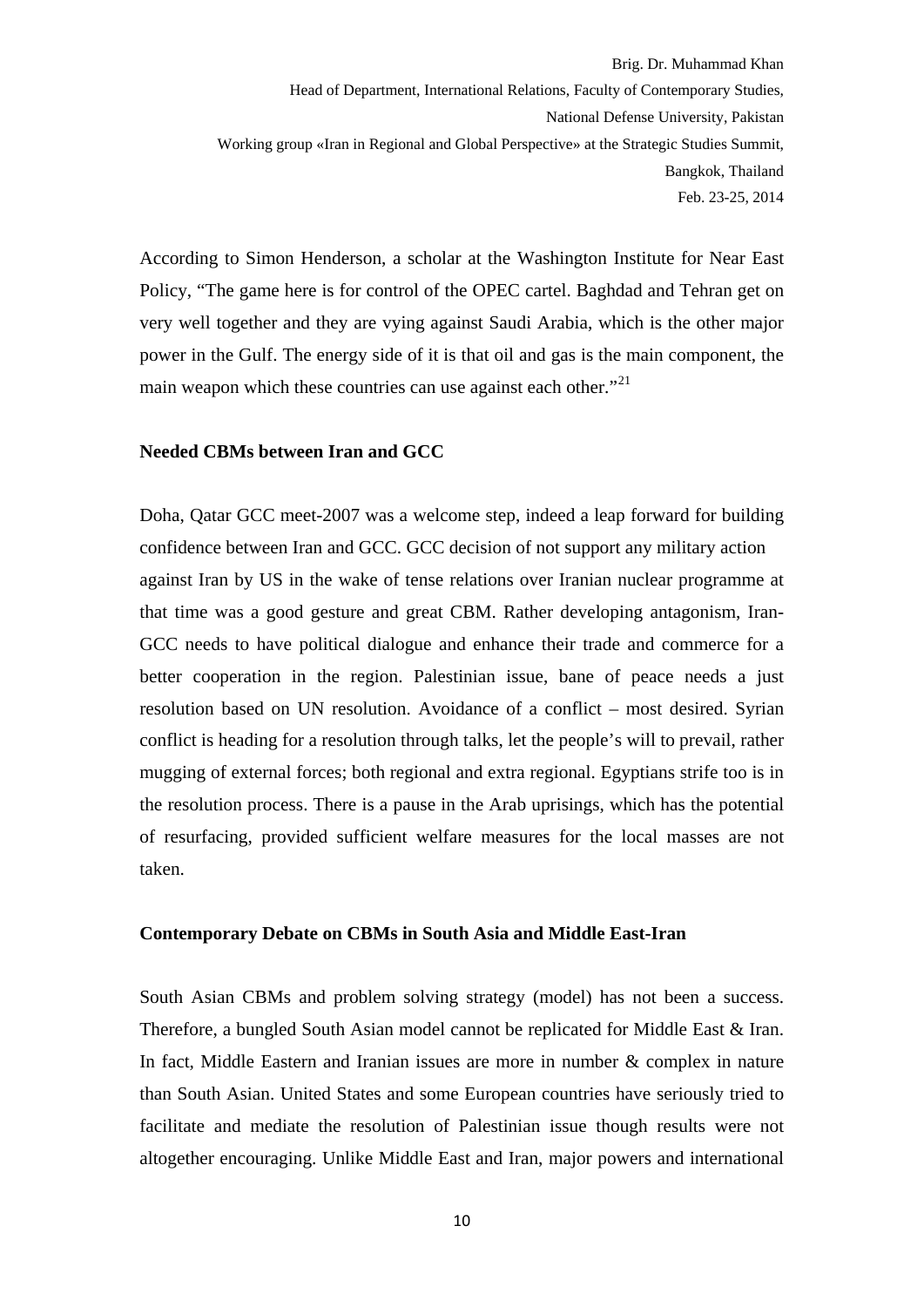Feb. 23-25, 2014

community has not been forthcoming to play a facilitating role for resolving the core issues in South Asia. Non-resolution of Kashmir & Palestine disputes resulted into mushrooming of issues in both regions to the extent of overshadowing of core disputes. Geo-strategic & geo-economic dynamics of the region further complicated the resolution of both disputes.

Whereas, more CBMs and trust building measures are needed in South Asia and Middle East, United Nations, US and international community need to make serious efforts for the resolution of decades old issues in both regions; Kashmir in South Asia and Palestine in Middle East. Resolution of the core issues would give way for the resolution of other issues, emerged over the years as offshoots of these issues. Has there been uniform implementation of UN resolution, both regions could have got rid of root causes of the contemporary mushrooming of issues. Until resolution of the issues, there is a need that, active and effective CBMs should be taken to avoid any conflict in both regions. However, for a durable peace in both regions, the international platform, we have in the form of United Nations has to be strengthened, its resolution are to be implemented indiscriminately and right of self determination as enshrined in its Charter has to be given to all those deserve and waiting for since decades.

<sup>&</sup>lt;sup>1</sup>Itty Abraham, .Pakistan-India and Argentina-Brazil: Stepping back from the nuclear threshold,. Occasional Paper, No. 15, October 1993.

<sup>&</sup>lt;sup>2</sup>What are Confidence Building Measures, The Henry L. Stimson Center Website. Accessed at; www.stimson.org/cbm/cbmdef.htm.

<sup>&</sup>lt;sup>3</sup> McWilliams, Wayne C.; Piotrowski, Harry; The World Since 1945: A History of International Relations.

<sup>&</sup>lt;sup>4</sup> Dr Muhammad Khan, Indo-Pak CBMs, Pakistan Observer, February 10, 2014. Accessed at; http://pakobserver.net/detailnews.asp?id=233124.

<sup>&</sup>lt;sup>5</sup>Clifford E. Singer, Nuclear Confidence Building in South Asia,. ACDIS Research Report, June 1995.

<sup>6</sup> Confidence-Building Measures in South Asia " The Henry L. Stimson Center. Accessed at: http://www.stimson.org/southasia/?SN=SA2001112047.

 $<sup>7</sup>$  Michelle Maiese, Confidence-Building Measures, Beyond Intractability, September 2003.</sup>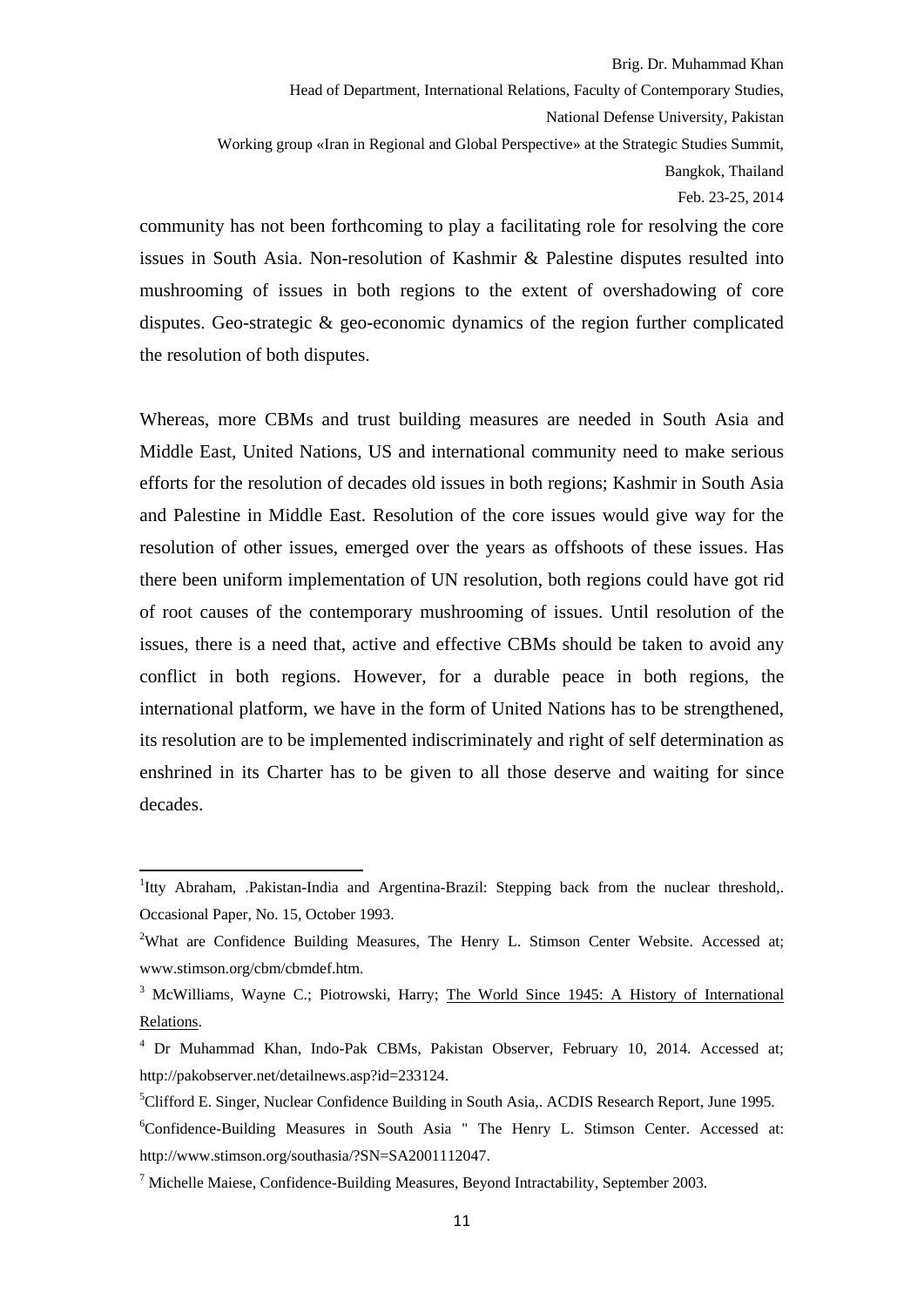http://www.beyondintractability.org/essay/confidence-building-measures.

<sup>8</sup> After 14 years, key Pak, Indian Army commanders meet, Times of India, December, December 24, 2013. Accessed at; http://articles.timesofindia.indiatimes.com/2013-12-24/india/45539334\_1\_dgmoindian-army-loc.

<u> 1989 - Johann Barbert Barbert Barbert Barbert Barbert Barbert Barbert Barbert Barbert Barbert Barbert Barbert</u>

<sup>9</sup> Shahid Hussain, Pakistan pledges to pursue peace with India, Gulf News, July 21, 2004. Accessed at: http://gulfnews.com/news/world/pakistan/pakistan-pledges-to-pursue-peace-with-india-1.327690.

 $10$ Kuldip Nayar, Both India and Pakistan have Missed the Bus, Gulf News, February 14, 2014. Accessed at; http://gulfnews.com/opinions/columnists/both-india-and-pakistan-have-missed-the-bus-1.1290963.

<sup>11</sup> Kuldip Nayar, Both India and Pakistan have Missed the Bus, Gulf News, February 14, 2014. Accessed at; http://gulfnews.com/opinions/columnists/both-india-and-pakistan-have-missed-the-bus-1.1290963.

<sup>12</sup> Eran. Oded. "Arab-Israel Peacemaking." The Continuum Political Encyclopedia of the Middle East. Ed. Avraham Sela. New York: Continuum, 2002.

13William Quandt, (2005). *Peace process: American diplomacy and the Arab-Israeli conflict since 1967*. Washington, DC: Brookings Institution and University of California Press. ISBN 0-520-22374-8. Anouar Boukhars, Nathan J. Brown, The Egypt Effect: Sharpened Tensions, Reshuffled Alliances, February 13, 2014. http://carnegieendowment.org/2014/02/13/egypt-effect-sharpened-tension.

<sup>14</sup> Oren Dorell, Russia offers Egypt no-strings-attached arms deal, USA Today, February 13, 2014. Access at; http://www.usatoday.com/story/news/world/2014/02/13/russia-egypt-arms-deal/5459563/.

<sup>14</sup> Anouar Boukhars, Nathan J. Brown, The Egypt Effect: Sharpened Tensions, Reshuffled Alliances, February 13, 2014. http://carnegieendowment.org/2014/02/13/egypt-effect-sharpened-tension.

<sup>15</sup> Oren Dorell, Russia offers Egypt no-strings-attached arms deal, USA Today, February 13, 2014. Access at; http://www.usatoday.com/story/news/world/2014/02/13/russia-egypt-arms-deal/5459563/.

<sup>16</sup>Anouar Boukhars, Nathan J. Brown, The Egypt Effect: Sharpened Tensions, Reshuffled Alliances, February 13, 2014. http://carnegieendowment.org/2014/02/13/egypt-effect-sharpened-tension.

 $17By$  Mustapha Karkouti, Russia's Policy in Syria could Change, Gulf News, February 15, 2014.

<sup>18</sup> Steven Erlanger, Iran and 6 Powers Agree on Terms for Nuclear Talks, The New York Times, Feb 20, 2014. **Accessed** at;

http://www.nytimes.com/2014/02/21/world/middleeast/iran.html?ref=nuclearprogram&r=0.

<sup>19</sup> STEVEN ERLANGER, Iran and 6 Powers Agree on Terms for Nuclear Talks, The New York Times, February 20, 2014. Accessed at; http://www.nytimes.com/2014/02/21/world/middleeast/iran.html? $r=0$  $21$  Ibid.

<sup>22</sup> Jeff Seldin, Mideast Wary over Iraq-Iran Plan to Unite in Oil Market, Payvand Iran News-VOC. Accessed at; http://www.payvand.com/news/14/feb/1041.html.